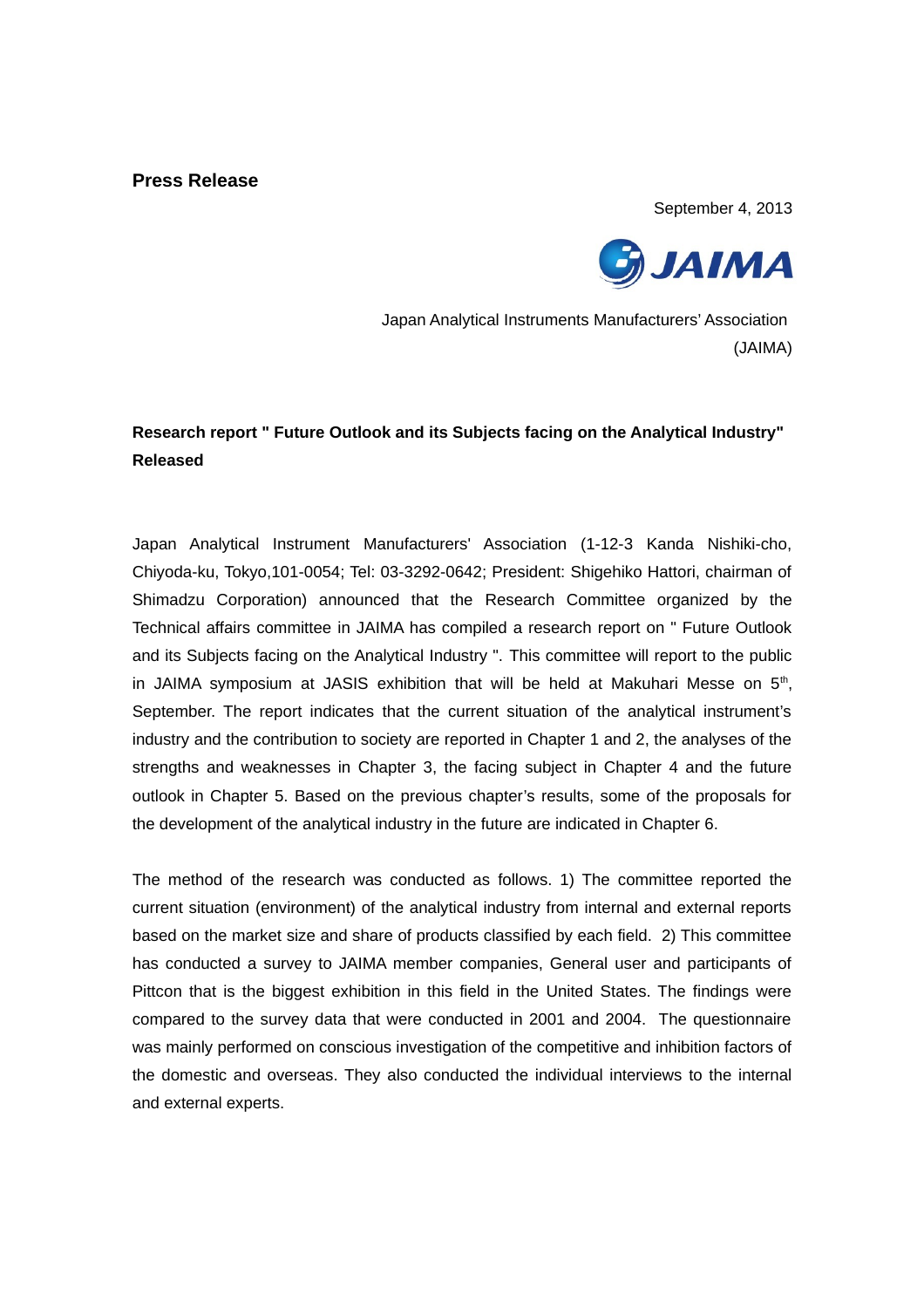Proposals concluded by the report are indicated as follows.

### **1. Development of the support systems for overseas expansion**

The following plans were proposed in order to increase the international competitiveness of analytical instruments, and to expand to the foreign markets, especially in Asia. Strengthen and Penetration of Japanese product's brand is required in which the high quality analysis as "made in Japan" is guaranteed. The report also says that the comprehensive support of the system of the analytical technology is required. It was reported that strengthening of the following items is important; 1) Analytical Instruments, 2) Analytical methods, 3) After-support, 4) Skill-up of Analytical engineers, 5) System to support a comprehensive analysis technology. For these reasons, the following plans were proposed; 1) System of overseas development assistance, 2) Establishment of organization, 3) Establishment of a qualification system of analytical researchers and engineers, 4) Enhancement of the development system to support the innovation of qualified personnel.

# **2. Collaboration measures of inter-industry and industry, academia and government in Japan**

The following measures were listed about the industry-academia-government collaboration and inter-industry cooperation; 1) Establishment of analytical technology research and development centers, 2) Creating the platform of the analytical solutions, 3) Launch of the project of creating an analytical innovation. In order to achieve an analytical solution and innovations, the Industry-university-government cooperation and the inter-industry cooperation projects are required in order to achieve analytical solutions and innovation to share the needs between the "Seeds technology holders" and "providers".

#### **3. Environment Improvement for human resource development**

The report pointed out a continuous promotion of the dissemination activities for the public to improve the training for the future business leaders of the analysis, and the maintain of technology and knowledge of the human resources who are involved in the analysis at present.

This also reported that the consistent programs from introduction to senior (not a one-off) are necessary. The government and our association should actively support the person who's working with holding certain level. In addition, dissemination to the public is also important. It is considered that the understanding of various policies will deepen understanding the analysis results by obtaining the correct meaning of such numeric value. The auxiliary systems with an easy operation and long-term commitments is desired.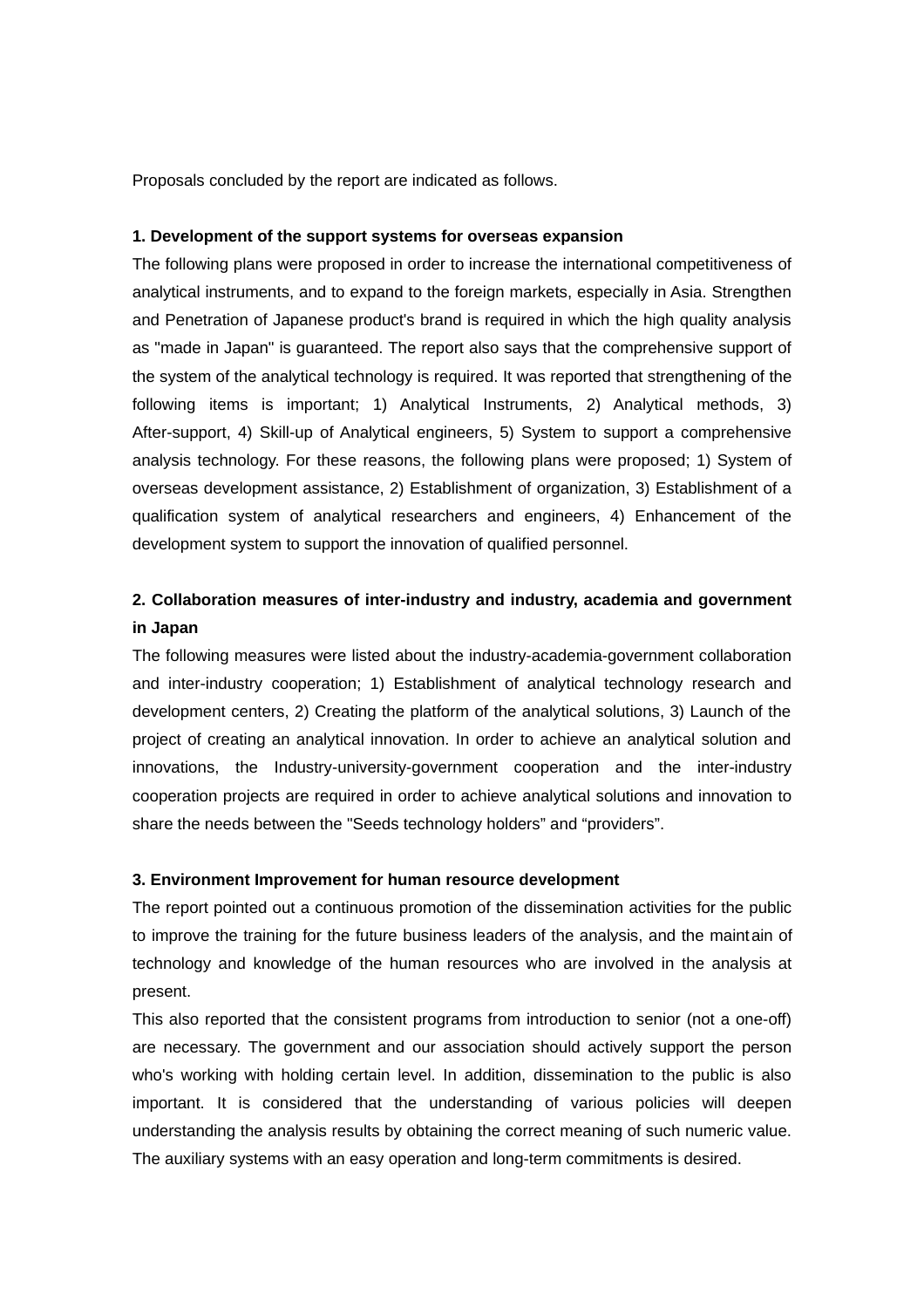# **4. Project to be implemented on a priority basis, and Issues to continuously be considered**

Proposals say that the support system development for overseas development, is the urgent task to be implemented on a priority basis from the point of view about the competitiveness of industry analysis. Supports of a small domestic companies will be required for the development of the domestic industrial growth. In addition, the expansion of the medical field is an important challenge for the future such as the application of analytical techniques to the diagnosis. In this survey, it is believed that it should be considered continuously although the examination is insufficient.

The report is available to refer to JAIMA Symposium that will be held at Makuhari Messe International Conference Hall, Meeting Room 104 at 10:30~16:00 on Thursday September 5<sup>th</sup> (Language: Japanese).

## **[Inquiries]**

Japan Analytical Instrument Manufacturers' Association Office (JAIMA) Contact person: Yuji Hamazaki Tel: (03)3292-0642 [webmaster@jaima.or.jp](mailto:webmaster@jaima.or.jp) URL: [www.jaima.or.jp](http://www.jaima.or.jp/)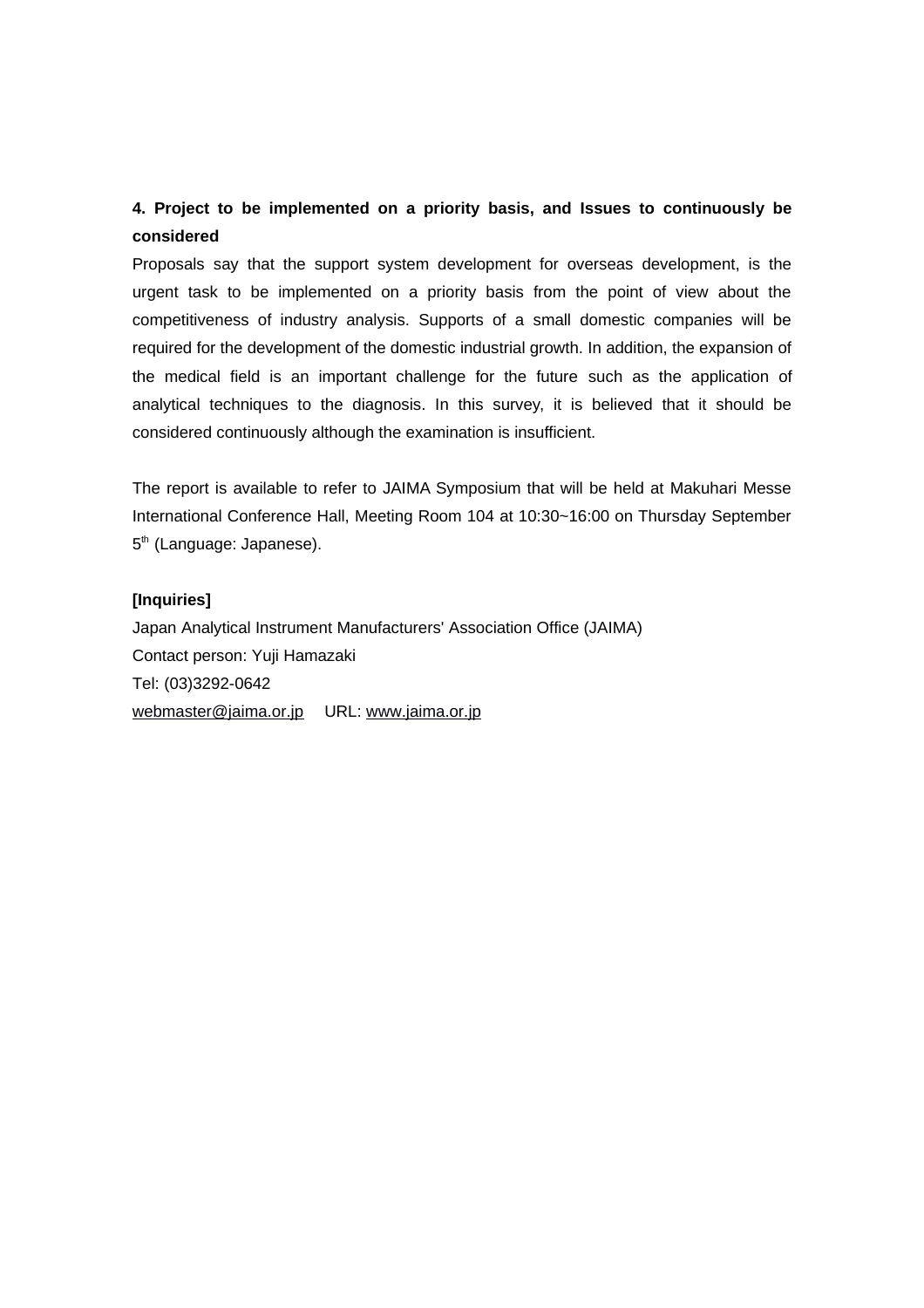### Attachment:

## **Research report " Future Outlook and its Subjects facing on the Analytical Industry"**

# **Table of contents**

#### **Chapter 1 Current status of the analytical industry**

- 1.1 Social conditions surrounding industry
- 1.2 Current situation of industry
- 1.3 Current situation of analytical instruments' market

#### **Chapter 2 Social contribution of the analytical instrument's industry**

- 2.1 Overview of social contribution
- 2.2 Contribution to industry
- 2.3 Contribution to science
- 2.4 Contribution to civilian life
- 2.5 Contribution through establishment of regulations and standards

### **Chapter 3 Features of analytical instrument's industry**

- Strengths and Weakness of Analytical industry Business -
- 3.1 Current situation of domestic market during the past 10 years
- 3.2 Analysis of competitiveness
- 3.3 Analysis of strengths and weaknesses
- 3.4 Questionnaire (Japanese User)
- 3.5 Questionnaire (Overseas)
- 3.6 Summary of survey

## **Chapter 4 Subjects facing in the Analytical Industry**

- 4.1 Previous Surveys
- 4.2 Market expansion for the development of analytical industry
- 4.3 Collaboration and strengthening in various forms (Relation of industry-academia-government)
- 4.4 Human resources and training related to analytical industry
- 4.5 Standardization and Cooperation for analytical instruments

## **Chapter 5 Future outlook of analytical industry**

5.1 Support for market expansion